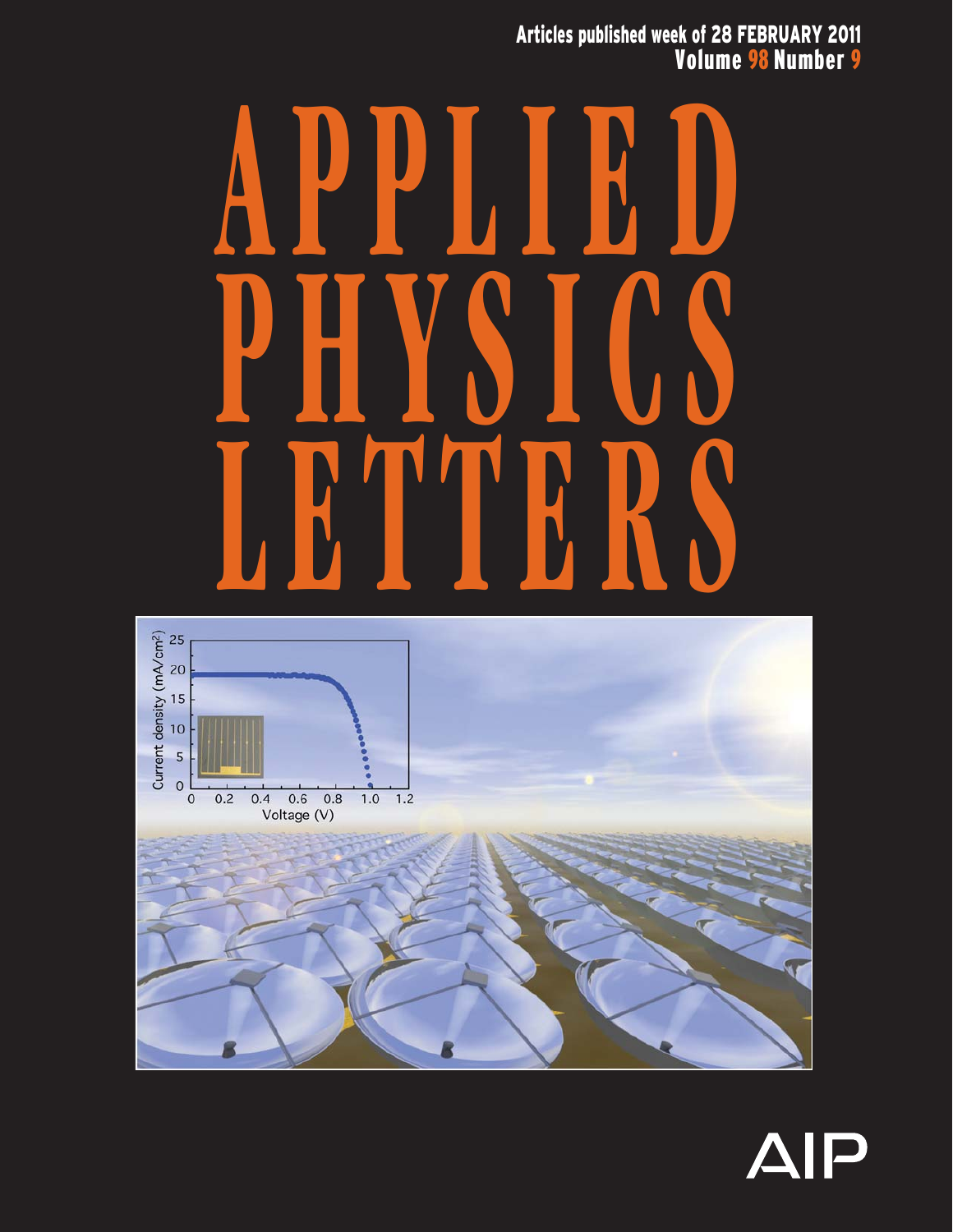## **[Wide-band-gap InAlAs solar cell for an alternative multijunction approach](http://dx.doi.org/10.1063/1.3531756)**

Marina S. Leite,  $1, a$ <sup>2</sup> Robyn L. Woo, <sup>2</sup> William D. Hong, <sup>2</sup> Daniel C. Law, <sup>2</sup> and Harry A. Atwater<sup>1</sup>

1 *California Institute of Technology, 1200 E. California Blvd., Pasadena, California 91125, USA* 2 *Boeing-Spectrolab Inc., 12500 Gladstone Avenue, Sylmar, California 91342, USA*

(Received 23 September 2010; accepted 5 December 2010; published online 28 February 2011)

We have fabricated an  $In<sub>0.52</sub>Al<sub>0.48</sub>As$  solar cell lattice-matched to InP with efficiency higher than 14% and maximum external quantum efficiency equal to 81%. High quality, dislocation-free In*x*Al1−*x*As alloyed layers were used to fabricate the single junction solar cell. Photoluminescence of In<sub>*i*</sub>Al<sub>1−*x*</sub>As showed good material quality and lifetime of over 200 ps. A high band gap In<sub>0.35</sub>Al<sub>0.65</sub>As window was used to increase light absorption within the *p*-*n* absorber layer and improve cell efficiency, despite strain. The InAlAs top cell reported here is a key building block for an InP-based three junction high efficiency solar cell consisting of InAlAs/InGaAsP/InGaAs lattice-matched to the substrate. © 2011 American Institute of Physics. [doi[:10.1063/1.3531756](http://dx.doi.org/10.1063/1.3531756)]

The need for high efficiency photovoltaics has recently attracted considerable interest in multijunction solar cells based on III-V semiconductors.<sup>1</sup> Such devices can achieve efficiencies over 40% under AM 1.5 global illumination<sup>2</sup> and can potentially be used both in terrestrial and spacial applications. Usually, multijunction solar cell designs are based on materials grown in Ge or  $GaAs<sup>3</sup>$  due to the well understood optical and electronic properties of the lattice-matched alloys. The most common configuration consists of a top InGaP cell, a middle GaAs cell, and a Ge bottom cell, with modeled efficiency up to  $40\%$  under 1 sun illumination.<sup>4[,5](#page-3-4)</sup> However, the large bandgap difference between Ge and GaAs leads to poor current matching between these subcells in a multijunction solar cell design. Direct wafer bonding combined with layer transfer has been proposed to integrate subcells with distinct lattice spacing.<sup>6</sup> Also, inverted metamorphic growth allows for the fabrication of GaInP/GaAs/ InGaAs triple junction cells with efficiencies higher than 30% under 1-sun illumination[.7](#page-3-6) Additionally, by adding two independent metamorphic junctions, an efficiency over 40% was achieved. $8$  In this approach, current matching is optimized for a lattice-mismatched In<sub>x</sub>Ga<sub>1-*x*</sub>As bottom junction. Therefore, a graded InGaP buffer layer is required prior to bottom cell growth, which can result in dislocations depending on the material growth conditions. Additionally, growth of a thick grade layer adds to the total growth time and cost in a commercial setting.

In order to enable excellent current matching between the middle and bottom subcells and also to work with latticematched epitaxial layers, we propose an alternative InPbased approach for a triple junction solar cell formed by a combination of  $InAlAs(1.47 \text{ eV})/InGaAsP(1.06 \text{ eV})/$ InGaAs(0.74 eV) alloys. Detailed balance calculations indicate that this multijunction solar cell can achieve over 46% efficiency at 100 suns illumination with subcells connected in series.<sup>9</sup> Here, we present an InAlAs solar cell latticematched to InP which is a promising option for a top junction in an InP-based multijunction configuration. We discuss in detail the material crystal quality and optical properties. Solar cells were fabricated with an efficiency of 14.2% at AM

1.5 1 sun illumination and maximum external quantum efficiency of 81.0%. This performance is attributed to the high bandgap top window which reduces surface recombination and increases light absorption within the *p*-*n* absorber layer despite an increase in strain. The overall performance of the cell supports the possibility of a high efficiency InAlAs/ InGaAsP/InGaAs triple junction cell.

 $In_xAl_{1-x}As$  alloys have been used as window layers in low bandgap InGaAs solar cells<sup>10</sup> and showed very good Fiction of the state of  $\frac{1}{2}$  and  $\frac{1}{2}$  such a wide-band-gap efficiencies. It was also suggested<sup>11</sup> that a wide-band-gap  $In_xAl_{1-x}As$  window layer could boost the efficiency of InP solar cells by more than 20% due to the almost negligible window layer light absorption. Figure [1](#page-1-1) shows a schematic and a photograph of the fabricated InAlAs solar cells. The single junction InAlAs solar cells were grown on 50 mm, p-type InP (001) on-axis substrates using Veeco E400 metalorganic vapor phase epitaxy reactor operated at low pressure. The main precursors used in the layers are trimethylindium, trimethylaluminum, and arsine. Growth temperatures typically ranged from 600 to 750 °C depending on the layers. The *p*-*n* absorber layer consists of an  $In_{0.52}Al_{0.48}As$  *n*-doped layer 200 nm thick with a carrier concentration of 1.0

<span id="page-1-1"></span>

FIG. 1. (Color) Top: Schematic of InAlAs/InP solar cell showing layer thickness and composition. Blue:  $In<sub>0.35</sub>Al<sub>0.65</sub>As$  window layers  $\rightarrow E<sub>g</sub>$ = 1.98 eV. Light gray:  $In_{0.52}Al_{0.47}As$  *p-n* absorber layer  $\rightarrow E_g = 1.47$  eV. White: In<sub>0.53</sub>Ga<sub>0.47</sub>As cap layer  $\rightarrow$   $E_g$  = 0.77 eV. Yellow: metallic contacts. Bottom: Photograph of fabricated InAlAs solar cells with  $1 \times 1$  cm<sup>2</sup> each.

0003-6951/2011/98(9)/093502/3/\$30.00

## /093502/3/\$30.00 © 2011 American Institute of Physics **98**, 093502-1

**Downloaded 15 Mar 2011 to 131.215.220.161. Redistribution subject to AIP license or copyright; see http://apl.aip.org/about/rights\_and\_permissions**

<span id="page-1-0"></span>a)Electronic mail: mleite@caltech.edu.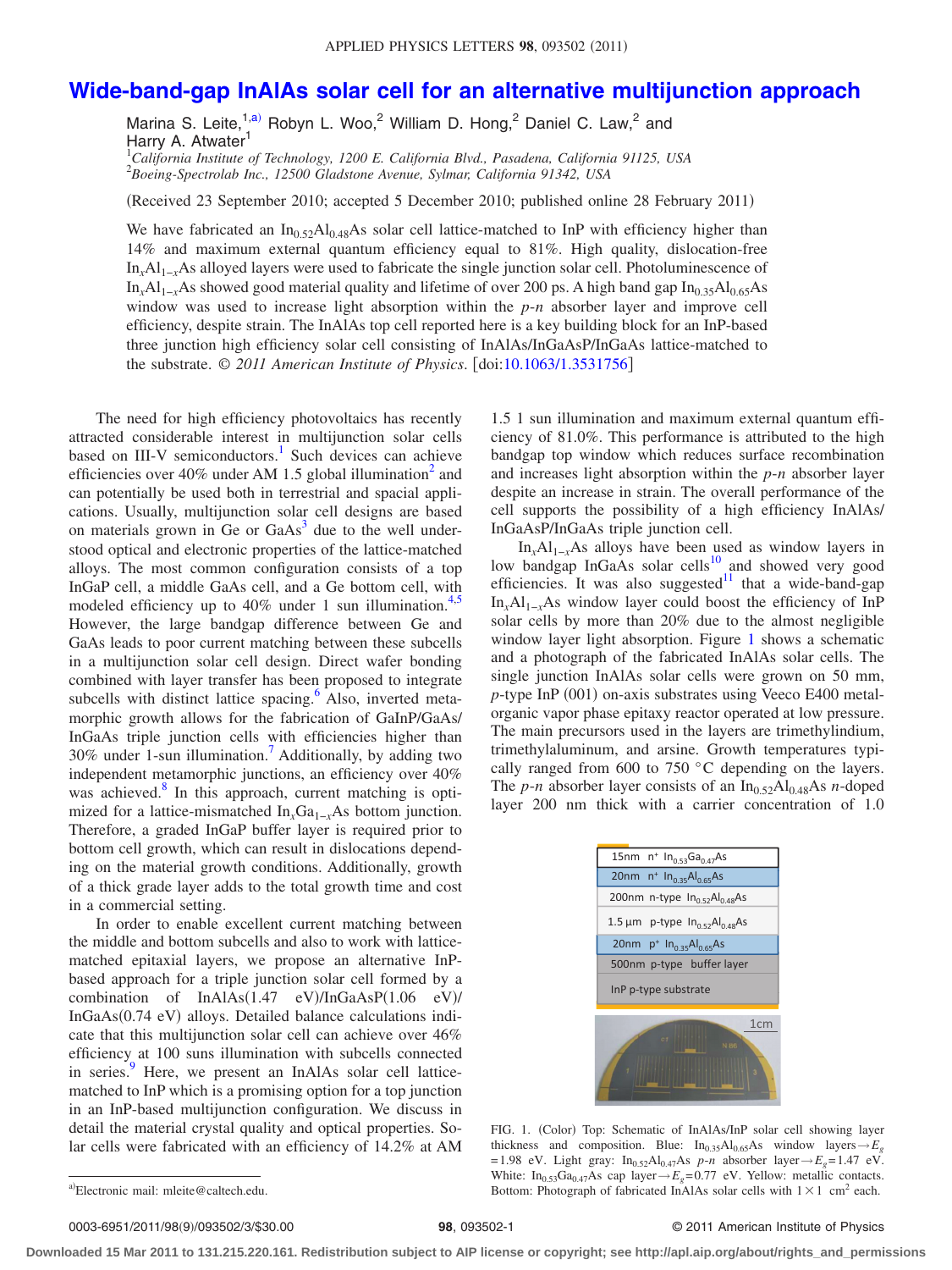<span id="page-2-0"></span>

FIG. 2. (Color online) X-ray diffraction measurement and simulation of the cell structure showing a pseudomorphic window layer. Window broad peak and fringes correspond to a 20 nm unrelaxed  $In<sub>0.35</sub>Al<sub>0.65</sub>As layer. Measure$ ment settings: lambda= 1.540 56 Å,  $(0\ 0\ 4)$  reflection, receiving slit:  $1/2^{\circ}$ .

 $\times$  10<sup>18</sup> cm<sup>-3</sup> and a 1.5  $\mu$ m thick layer with the same composition, *p*-doped with  $1.0 \times 10^{17}$  cm<sup>-3</sup>. The junction is sandwiched by a top  $In_{0.35}Al_{0.65}As$  window layer 20 nm thick and a back surface field with the same thickness and composition. The top layer is highly doped to minimize surface recombination.

The  $In<sub>0.35</sub>Al<sub>0.65</sub>As$  alloy used for the window layer has a lattice spacing of 5.8001 Å, being 1.17% tensile with respect to the InP substrate and the *p*-*n* absorber layer. Figure [2](#page-2-0) shows an x-ray diffraction  $\omega$ -2 $\theta$  measurement at (0 0 4) reflection for the InAlAs solar cell. The *p*-*n* absorber layer peak is superposed to the substrate sharp peak, confirming that the  $In<sub>0.52</sub>Al<sub>0.48</sub>As layer is lattice-matched to InP. The$ window layer diffraction condition (broad peak and fringes) demonstrates that this layer is coherently-strained with respect to InP and corresponds to a 20 nm thick  $In<sub>0.35</sub>Al<sub>0.65</sub>As$ alloy, matching the nominal composition. As shown in Fig. [2](#page-2-0) the measurement is in very good agreement with x-ray simulation for a similar unrelaxed structure. Therefore, although the  $In<sub>0.35</sub>Al<sub>0.65</sub>As window is highly strained with respect to$ the InP substrate  $(+1.17%)$  it is below the critical thickness for the kinetic growth conditions used and is therefore dislocation-free. A pseudomorphic and defect-free wideband-gap window is ideally suited to reduce surface recombination velocity. The dependence of In<sub>x</sub>Al<sub>1−*x*</sub>As bandgap energy with material lattice spacing indicates that a small increase in strain can abruptly increase the window bandgap and, as a consequence, reduce parasitic window light absorption by this layer.

The  $In<sub>0.52</sub>Al<sub>0.48</sub>As$  alloy optical properties were investigated by room temperature photoluminescence. Very little optical information is available for In*x*Al1−*x*As alloys. Figure  $3(a)$  $3(a)$  shows the photoluminescence spectrum for a *p*-type  $In<sub>0.52</sub>Al<sub>0.48</sub>As/InP double heterostructure. The peak at 1.34$ eV is due to the InP substrate; 1.47 eV corresponds to the  $In_{0.52}Al_{0.48}As$  layer. The interface between InAlAs and InP results in a thin InAsP layer which gives rise to a lower energy luminescence band at 1.23 eV. This peak is known to be due to a mixed type I-II heterostructure recombination.<sup>12</sup> The well defined peaks demonstrate the optical quality of the grown  $In<sub>0.52</sub>Al<sub>0.48</sub>As. Time-resolved room temperature pho$ toluminescence measurements for the same alloy showed an exponential decay with a lifetime of 206 ps, as in Fig.  $3(b)$  $3(b)$ . In order to determine the minority carrier diffusion length of

<span id="page-2-1"></span>

FIG. 3. (Color online) (a) Room temperature photoluminescence measurement of the  $In<sub>0.52</sub>Al<sub>0.48</sub>As 300 nm layer as a function of wavelength showing$ material bandgap and alloy/InP interface peak. (b) Time-resolved photoluminescence measurement on the same alloy showing a lifetime of 206 ps. The dashed line corresponds to the exponential decay behavior.

 $In<sub>0.52</sub>Al<sub>0.48</sub>As$  alloy, Hall measurements were taken in a 930 nm thick  $In<sub>0.52</sub>Al<sub>0.48</sub>As n-doped layer. Hall mobility was$ measured to be  $667 \pm 8$  cm<sup>2</sup>/V s for  $N_d = (2.68 \pm 0.02)$  $\times$  10<sup>18</sup> cm<sup>-3</sup> carrier density. Therefore we estimate a lower bond on the minority carrier diffusion length in the In<sub>0.52</sub>Al<sub>0.48</sub>As alloy grown of approximately 1  $\mu$ m.

One dimensional device modeling was performed $13,14$  $13,14$  in order to assess the performance of In<sub>x</sub>Al<sub>1−*x*</sub>As wide-band-gap window layers. The results are shown in Table [I](#page-3-14) for  $In<sub>0.52</sub>Al<sub>0.48</sub>As solar cells lattice-matched to InP with a struc$ ture similar to the one presented in Fig. [1.](#page-1-1) The effect of a 20 nm thick  $In<sub>0.35</sub>Al<sub>0.65</sub>As window layer was investigated,$ which can be synthesized dislocation-free, depending on specific growth conditions. According to the device modeling, the overall cell performance is strongly affected by the presence of the Al-rich top window layer [see Fig.  $4(a)$  $4(a)$  for light I-V experimental curves. In the absence of a top window, the short circuit current  $(J_{\rm sc})$  is significantly reduced due to surface recombination in the *n*-type layer of the cell, and cell efficiency  $\eta$  decreases (10.7%). According to the device modeling, an  $In<sub>0.35</sub>Al<sub>0.65</sub>As window can boost cell efficiency$ to  $19.6\%$ <sup>15</sup>

In order to improve the top contact of the cell a thin InGaAs contact layer was used.<sup>10</sup> Although the low bandgap (0.74 eV) of this layer causes parasitic absorption to the solar cell, overall cell performance was significantly improved compared to a cell without the cap layer. Electrical measurements were performed using a solar simulator with active illumination area under AM 1.5 global solar spectrum with 1 sun total intensity (100 mW/cm<sup>2</sup>). Figure  $4(a)$  $4(a)$  shows a light I-V curve for a representative cell with 1.0 cm<sup>2</sup>. InAlAs solar cell photovoltaic characteristics are maximum power  $P_m$ <br>=14.2 mW/cm<sup>2</sup> with  $V_{mn}$ =809.0 mV and  $J_{mn}$  $V_{mp} = 809.0 \text{ mV}$  and  $J_{mp}$ =17.5 mA/cm<sup>2</sup>. An open circuit voltage (V<sub>oc</sub>) of 990 mV and a short circuit current density  $(J_{\rm sc})$  of 19.3 mA/cm<sup>2</sup>

**Downloaded 15 Mar 2011 to 131.215.220.161. Redistribution subject to AIP license or copyright; see http://apl.aip.org/about/rights\_and\_permissions**